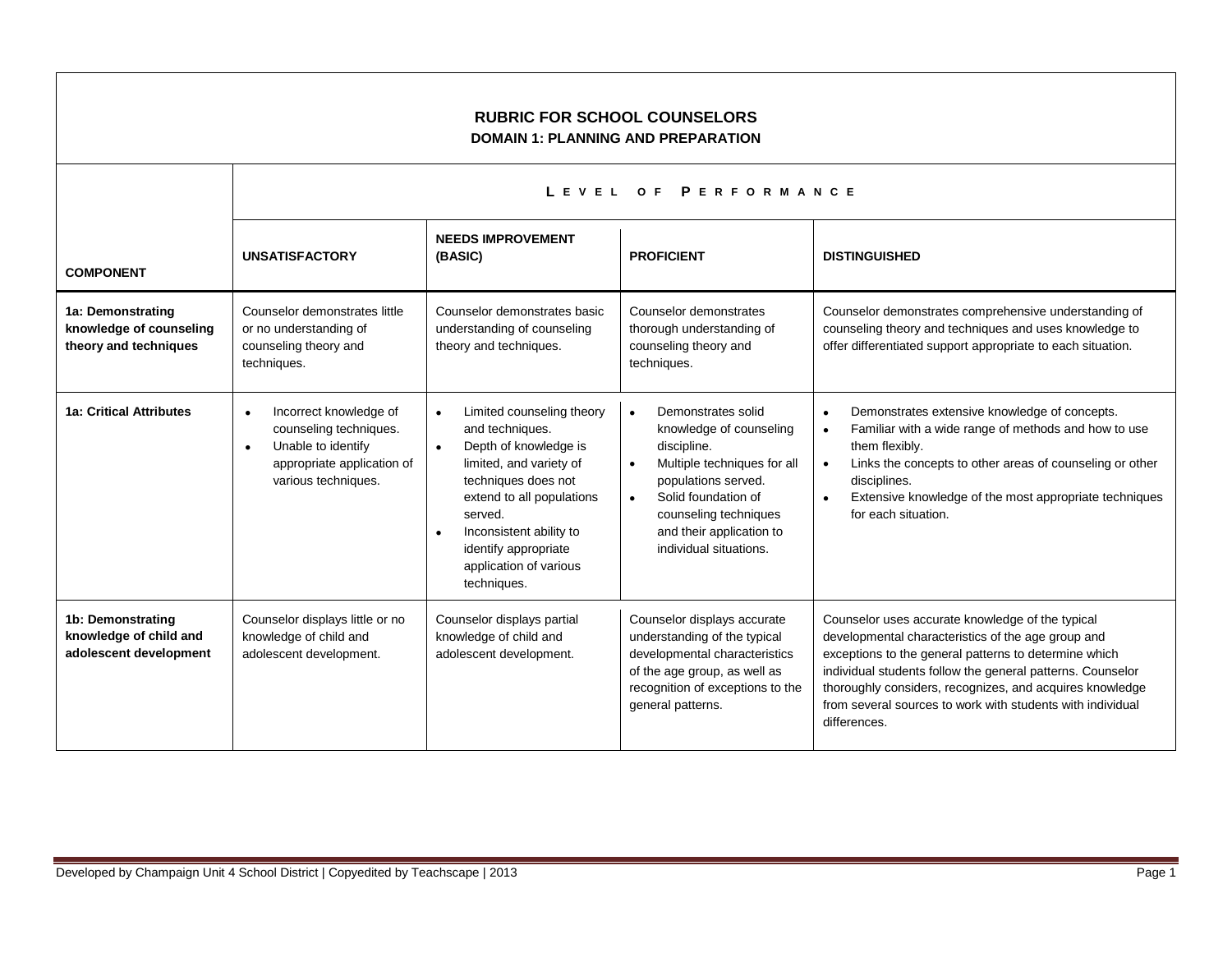| <b>1b: Critical Attributes</b>                                                                                | Cannot identify cognitive<br>$\bullet$<br>and/or social-emotional<br>developmental attributes.<br>Does not value or use<br>$\bullet$<br>specific cultural or societal<br>factors to guide<br>counseling decisions.<br>Unaware of student<br>$\bullet$<br>background or<br>experience. | Has basic understanding<br>of cognitive and/or social-<br>emotional developmental<br>theory.<br>Has limited knowledge of<br>specific cultural or societal<br>factors to guide<br>counseling decisions.<br>Aware of student<br>background and<br>experiences but does not<br>apply information to<br>practice. | Well informed about<br>$\bullet$<br>cognitive and/or social-<br>emotional developmental<br>theory.<br>Can identify specific<br>$\bullet$<br>cultural or societal factors<br>to guide counseling<br>decisions.<br>Actively seeks knowledge<br>$\bullet$<br>of student's background,<br>including skills, culture,<br>language, interests, and<br>special needs. | Well informed about cognitive and/or social-emotional<br>developmental theory applicable to the individual student<br>population served.<br>Applies understanding of specific cultural or societal<br>$\bullet$<br>factors to individualized practice.<br>Applies awareness of typical cognitive and<br>$\bullet$<br>developmental functioning to individual cases of practice.<br>Actively seeks and applies knowledge of student's<br>background, including skills, culture, language, interests,<br>and special needs, from a variety of sources. |
|---------------------------------------------------------------------------------------------------------------|---------------------------------------------------------------------------------------------------------------------------------------------------------------------------------------------------------------------------------------------------------------------------------------|---------------------------------------------------------------------------------------------------------------------------------------------------------------------------------------------------------------------------------------------------------------------------------------------------------------|----------------------------------------------------------------------------------------------------------------------------------------------------------------------------------------------------------------------------------------------------------------------------------------------------------------------------------------------------------------|------------------------------------------------------------------------------------------------------------------------------------------------------------------------------------------------------------------------------------------------------------------------------------------------------------------------------------------------------------------------------------------------------------------------------------------------------------------------------------------------------------------------------------------------------|
| 1c: Establishing goals for<br>the counseling program<br>appropriate to the setting<br>and the students served | Counselor has no clear goals<br>for the counseling program or<br>appropriate goals for either the<br>situation or the age of the<br>students.                                                                                                                                         | Counselor's goals for the<br>counseling program are<br>undeveloped and/or are<br>partially suitable for the<br>situation and the age of the<br>students.                                                                                                                                                      | Counselor's goals for the<br>counseling program are clear<br>and appropriate for the school,<br>the situation, and the age of the<br>students.                                                                                                                                                                                                                 | Counselor's goals for the counseling program are highly<br>appropriate for the situation, the school, and the age of the<br>students. The goals have been developed following<br>collaboration with students, colleagues, and staff.                                                                                                                                                                                                                                                                                                                 |
| <b>1c: Critical Attributes</b>                                                                                | Cannot identify goals.<br>$\bullet$<br>Goals do not represent<br>$\bullet$<br>response to the needs of<br>the population.<br>No communication or<br>$\bullet$<br>collaboration with others<br>in the development of<br>goals.                                                         | Goals represent low<br>expectations and rigor.<br>Goals reflect minimal<br>consideration of the needs<br>of the population.<br>Collaboration with<br>$\bullet$<br>constituents is minimal.                                                                                                                    | Goals represent<br>$\bullet$<br>appropriate expectations<br>and rigor.<br>Goals reflect consistent<br>$\bullet$<br>consideration of the needs<br>of the population.<br>Collaboration with<br>$\bullet$<br>constituents in the school<br>setting is consistent.                                                                                                 | Goals represent high expectations and rigor.<br>$\bullet$<br>Goals are carefully tailored to meet the individual or<br>$\bullet$<br>group needs of the population.<br>Goals are developed through consistent communication<br>$\bullet$<br>and collaboration with multiple constituents, including<br>those outside of the regular school setting.                                                                                                                                                                                                   |
| 1d: Planning the<br>counseling program with<br>appropriate resources                                          | Counselor's plan lacks<br>coherence and is developed<br>without input from constituents<br>or inclusion of individual.<br>school, and district needs.                                                                                                                                 | Counselor's plan contains<br>guiding principles but is not<br>consistent with individual,<br>school, and district goals.<br>Counselor seeks minimal input<br>from constituents.                                                                                                                               | Counselor's plan provides<br>services and seeks resources<br>that are consistent with<br>individual, school, and district<br>goals and individual student<br>needs. Counselor actively<br>collaborates with colleagues<br>and staff in regard to designing<br>plans.                                                                                           | Counselor's plan provides extensive knowledge of resources,<br>including those available through the school or district and in<br>the community. Counselor has a deep understanding of<br>student needs and the best practices and resources as to<br>meeting those needs. Counselor identifies all constituents,<br>ensuring collaboration with them when designing the program<br>of services.                                                                                                                                                     |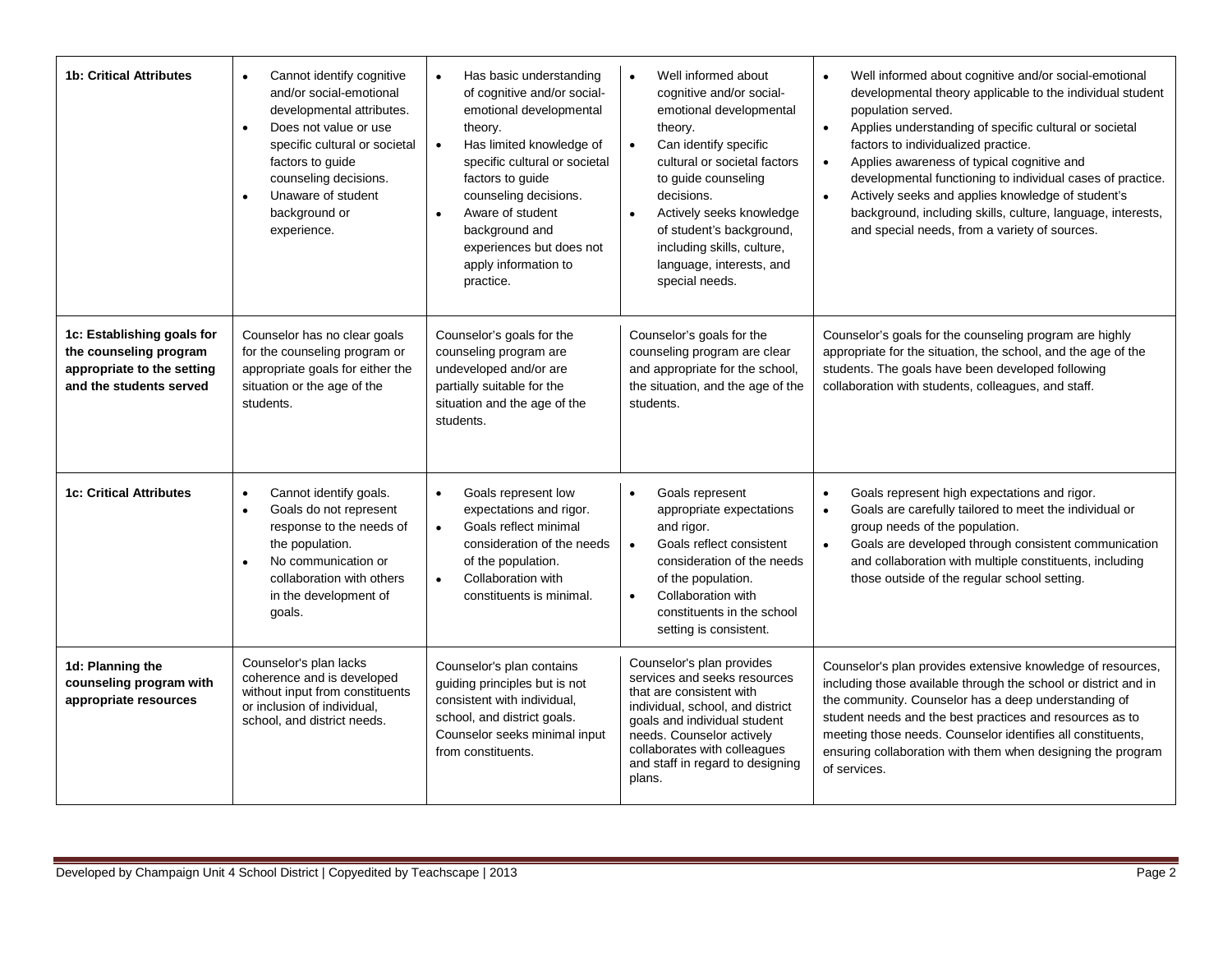| <b>1d: Critical Attributes</b>                                   | No knowledge of<br>$\bullet$<br>resources that are<br>appropriate for student<br>population.<br>No collaboration with<br>$\bullet$<br>constituents.<br>No coherent structure to<br>$\bullet$<br>counseling plan/process. | Basic awareness of<br>$\bullet$<br>resources that are<br>appropriate for the needs<br>of individuals, the school,<br>and the district.<br>Inconsistent collaboration<br>with constituents.<br>Limited structure to the<br>$\bullet$<br>counseling plan/process. | Applies knowledge and<br>$\bullet$<br>understanding of available<br>resources and student<br>needs in creation of a<br>comprehensive<br>counseling program.<br>Ensures ongoing input<br>$\bullet$<br>from constituents in<br>developing and updating<br>the counseling program.<br>Provides a clear, detailed<br>$\bullet$<br>structure for implementing<br>the counseling<br>plan/process. | Regularly seeks updated information about resources<br>$\bullet$<br>and best practices for providing a comprehensive<br>counseling program.<br>Demonstrates consistent application of this counseling<br>$\bullet$<br>knowledge to develop individualized counseling services.<br>Collaboration with district and community constituents is<br>$\bullet$<br>evident in design of plan.<br>Plan reflects deep understanding of available resources<br>$\bullet$<br>and best practices for addressing individual student and<br>building needs.                                                                                                                                                                                                          |
|------------------------------------------------------------------|--------------------------------------------------------------------------------------------------------------------------------------------------------------------------------------------------------------------------|-----------------------------------------------------------------------------------------------------------------------------------------------------------------------------------------------------------------------------------------------------------------|---------------------------------------------------------------------------------------------------------------------------------------------------------------------------------------------------------------------------------------------------------------------------------------------------------------------------------------------------------------------------------------------|--------------------------------------------------------------------------------------------------------------------------------------------------------------------------------------------------------------------------------------------------------------------------------------------------------------------------------------------------------------------------------------------------------------------------------------------------------------------------------------------------------------------------------------------------------------------------------------------------------------------------------------------------------------------------------------------------------------------------------------------------------|
| 1e: Developing measures<br>to evaluate the counseling<br>program | Counselor has not created a<br>plan to evaluate the program.                                                                                                                                                             | Counselor has a rudimentary<br>plan to evaluate the counseling<br>program. The plan has limited<br>provision for the inclusion of<br>input from others or the<br>collection of data designed to<br>assess the degree to which<br>goals have been met.           | Counselor's plan to evaluate<br>the program involves all<br>constituents. The plan is<br>organized around clear goals<br>and the collection of evidence<br>to indicate the degree to which<br>the goals have been met.                                                                                                                                                                      | Counselor's plan to evaluate the program is highly<br>sophisticated, with a wide variety of sources of evidence and<br>a clear path toward improving the program on an ongoing<br>basis. The plan provides for active involvement of constituents<br>and careful collection of data on program goals.                                                                                                                                                                                                                                                                                                                                                                                                                                                  |
| <b>1e: Critical Attributes</b>                                   | No plan for evaluation of<br>$\bullet$<br>the counseling program<br>exists.                                                                                                                                              | Evaluation plan has a<br>limited provision for data<br>collection.<br>Plan contains limited<br>$\bullet$<br>provision for feedback<br>from constituents.<br>Plan doesn't reflect<br>$\bullet$<br>consideration of program<br>goals.                             | Plan provides for<br>$\bullet$<br>collection of relevant data.<br>Plan provides for input<br>$\bullet$<br>from constituents.<br>Plan is consistently<br>$\bullet$<br>updated based upon<br>feedback from<br>constituents.<br>Plan is consistent with<br>$\bullet$<br>program goals.                                                                                                         | Plan includes processes for reviewing progress of the<br>$\bullet$<br>counseling program so that formative adjustments can<br>be made several times throughout the evaluation<br>process.<br>Counselor communicates with all constituents and seeks<br>$\bullet$<br>out support and resources for his/her practice and<br>performance in order to best serve students and the<br>needs of the community.<br>Counselor uses a variety of methods in program<br>$\bullet$<br>evaluation.<br>Organization of plan provides for changes to assessment<br>$\bullet$<br>methods and details as dictated by feedback from<br>constituents and/or data collected.<br>Counselor consistently evaluates his/her performance on<br>$\bullet$<br>an ongoing basis. |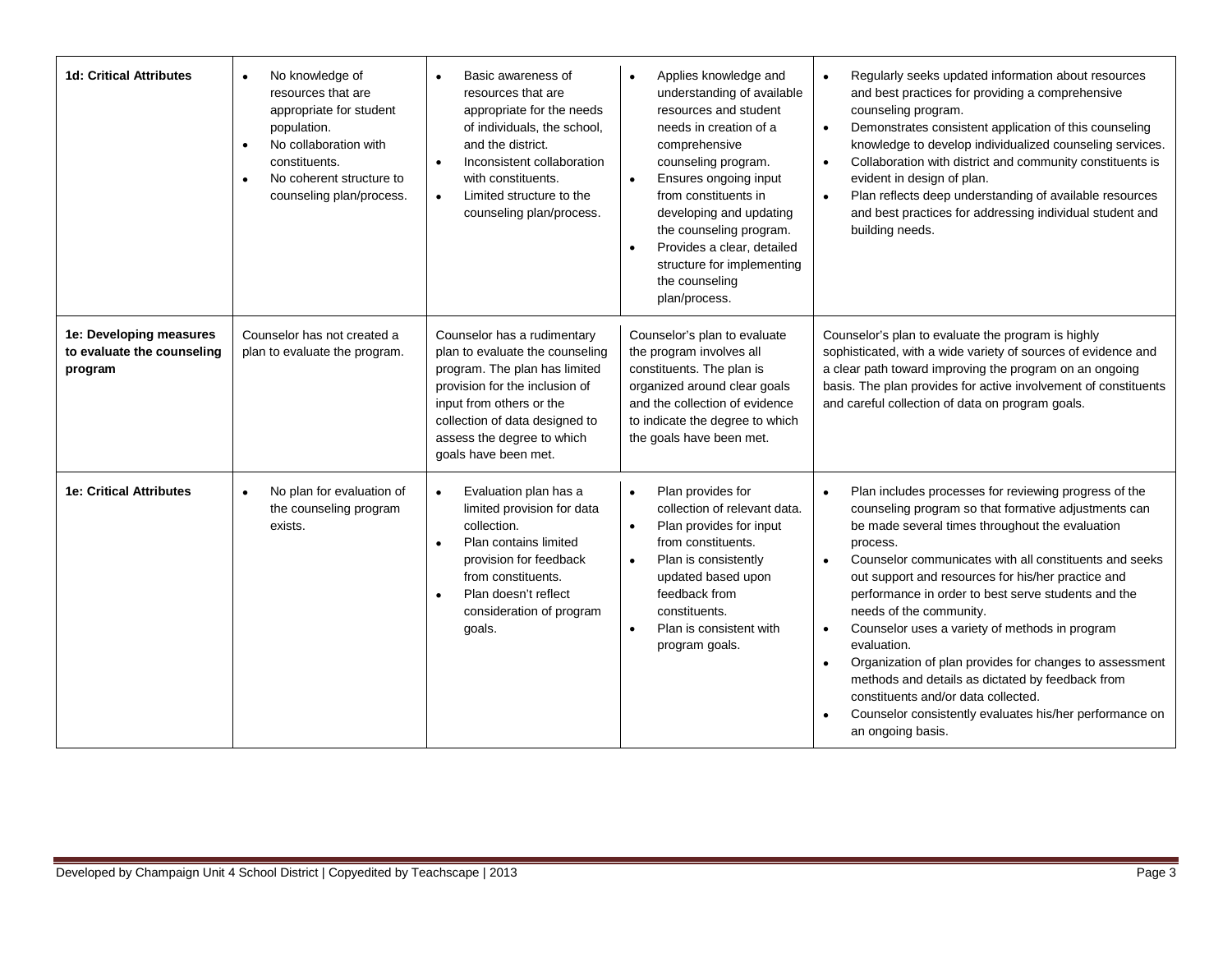| <b>RUBRIC FOR SCHOOL COUNSELORS</b><br><b>DOMAIN 2: THE ENVIRONMENT</b> |                                                                                                                                                                                                    |                                                                                                                                                                                                                                                                                                                                    |                                                                                                                                                                                                                                                                                                                                                                                                                                                                                                                             |                                                                                                                                                                                                                                                                                                                                                                                                                                                                                                                                                                                          |
|-------------------------------------------------------------------------|----------------------------------------------------------------------------------------------------------------------------------------------------------------------------------------------------|------------------------------------------------------------------------------------------------------------------------------------------------------------------------------------------------------------------------------------------------------------------------------------------------------------------------------------|-----------------------------------------------------------------------------------------------------------------------------------------------------------------------------------------------------------------------------------------------------------------------------------------------------------------------------------------------------------------------------------------------------------------------------------------------------------------------------------------------------------------------------|------------------------------------------------------------------------------------------------------------------------------------------------------------------------------------------------------------------------------------------------------------------------------------------------------------------------------------------------------------------------------------------------------------------------------------------------------------------------------------------------------------------------------------------------------------------------------------------|
|                                                                         |                                                                                                                                                                                                    | LEVEL OF PERFORMANCE                                                                                                                                                                                                                                                                                                               |                                                                                                                                                                                                                                                                                                                                                                                                                                                                                                                             |                                                                                                                                                                                                                                                                                                                                                                                                                                                                                                                                                                                          |
| <b>COMPONENT</b>                                                        | <b>UNSATISFACTORY</b>                                                                                                                                                                              | <b>NEEDS IMPROVEMENT</b><br>(BASIC)                                                                                                                                                                                                                                                                                                | <b>PROFICIENT</b>                                                                                                                                                                                                                                                                                                                                                                                                                                                                                                           | <b>DISTINGUISHED</b>                                                                                                                                                                                                                                                                                                                                                                                                                                                                                                                                                                     |
| 2a: Creating an environment of<br>respect and rapport                   | Counselor does not create a safe and<br>inviting environment. Interactions<br>between Counselor and students are<br>negative, inappropriate, or insensitive<br>to students' cultural backgrounds.  | Counselor creates an environment<br>that is safe and accessible, with<br>interactions between Counselor and<br>students being generally appropriate<br>and free from conflict. Interactions<br>may be characterized by occasional<br>displays of insensitivity or lack of<br>response to cultural or developmental<br>differences. | Counselor creates an environment<br>that is safe, accessible, and inviting,<br>designed to appeal to the population<br>served. Interactions between<br>students and Counselor are<br>respectful. Interactions reflect general<br>warmth and caring, and are<br>appropriate to the cultural and<br>developmental characteristics of the<br>population served. The net result of<br>the interactions is polite, respectful,<br>and businesslike, though students<br>may be somewhat cautious about<br>taking emotional risks. | Counselor creates an environment<br>that is always inviting and appealing,<br>reflecting sensitivity to the cultural<br>and developmental characteristics of<br>the population. Interactions reflect<br>general warmth and caring, and are<br>appropriate to the cultural and<br>developmental characteristics of the<br>population served. Individual students<br>seek out the Counselor, reflecting a<br>high degree of comfort and trust in<br>the relationship. The net result is an<br>environment where all students feel<br>valued and are comfortable taking<br>emotional risks. |
| 2a: Critical Attributes                                                 | Speaks disrespectfully to<br>$\bullet$<br>students.<br>Displays a lack of familiarity with<br>or caring about individual<br>students.<br>Unaware of cultural and<br>developmental characteristics. | Occasionally disrespectful.<br>$\bullet$<br>Attempts to make connections,<br>but reactions indicate that the<br>efforts are not successful or are<br>unusual.<br>Limited awareness of cultural<br>$\bullet$<br>and developmental<br>characteristics.                                                                               | Interactions are uniformly<br>$\bullet$<br>respectful.<br>General connections with<br>$\bullet$<br>students are positive.<br>Aware of cultural and<br>$\bullet$<br>developmental characteristics.                                                                                                                                                                                                                                                                                                                           | Consistently demonstrates<br>$\bullet$<br>knowledge and caring about<br>individual students.<br>Treats individual students with<br>$\bullet$<br>dignity in all situations.<br>Demonstrates and applies<br>$\bullet$<br>appropriate cultural and<br>developmental awareness in<br>interactions with students.                                                                                                                                                                                                                                                                             |

 $\Gamma$ 

┑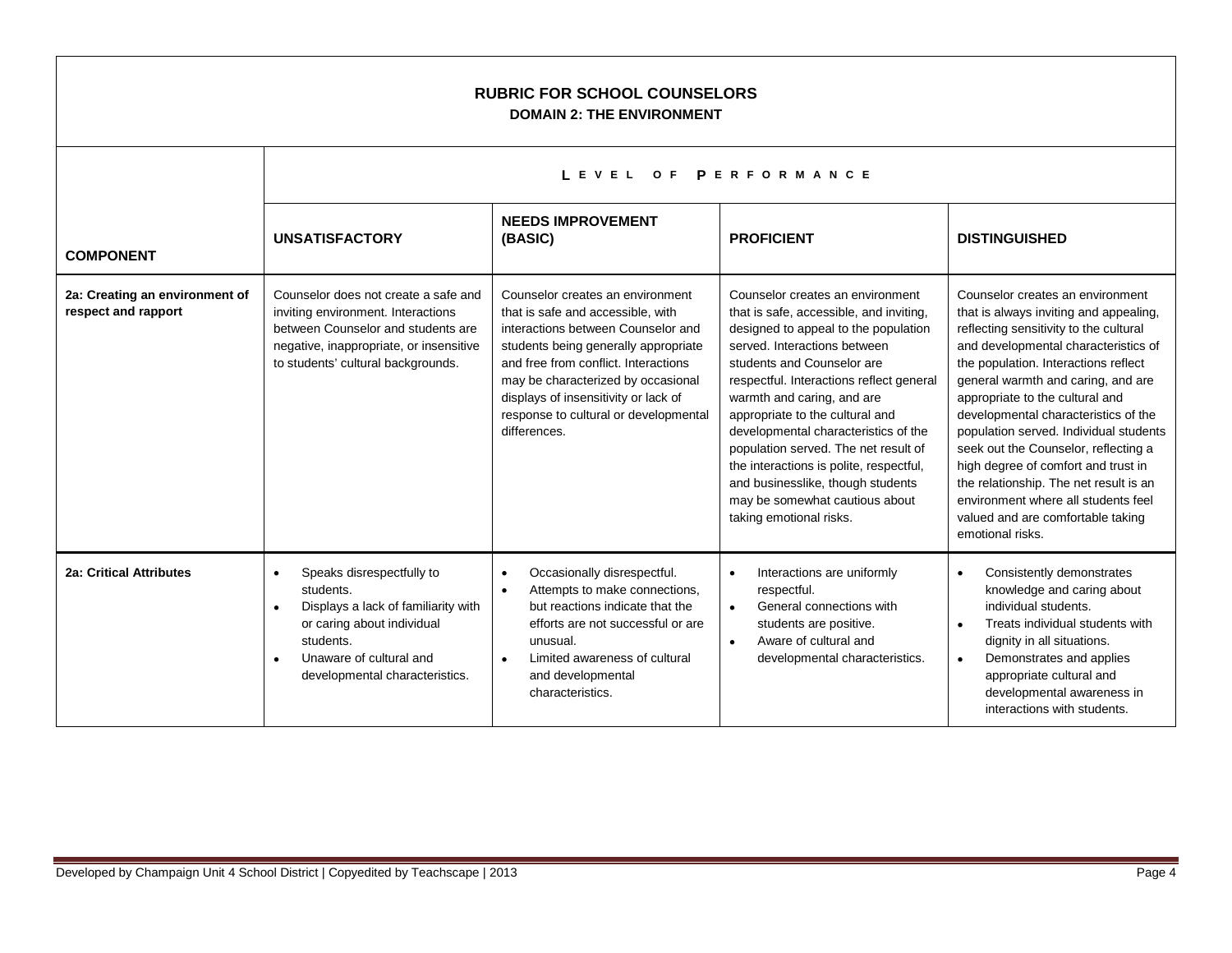| 2b: Establishing a culture for<br>productive communication           | Counselor makes no attempt to<br>establish a culture for productive<br>communication in the counseling<br>setting between student and<br>Counselor.                                                                                                        | Counselor attempts to promote a<br>culture in the counseling setting for<br>productive and respectful<br>communication between student and<br>Counselor.                                                                                                                                                                                 | Counselor promotes a culture in the<br>counseling setting for productive and<br>respectful communication between<br>student and Counselor.                                                                                                                | Counselor promotes a culture in the<br>counseling setting for productive and<br>respectful communication, with the<br>expectation of more in-depth<br>responses and commitment to the<br>counseling process from the student.                                                                                                                                                                                       |
|----------------------------------------------------------------------|------------------------------------------------------------------------------------------------------------------------------------------------------------------------------------------------------------------------------------------------------------|------------------------------------------------------------------------------------------------------------------------------------------------------------------------------------------------------------------------------------------------------------------------------------------------------------------------------------------|-----------------------------------------------------------------------------------------------------------------------------------------------------------------------------------------------------------------------------------------------------------|---------------------------------------------------------------------------------------------------------------------------------------------------------------------------------------------------------------------------------------------------------------------------------------------------------------------------------------------------------------------------------------------------------------------|
| <b>2b: Critical Attributes</b>                                       | Does not participate in or attend<br>$\bullet$<br>meetings or discussions.<br>Unwilling to communicate with<br>$\bullet$<br>different stakeholders.                                                                                                        | Attends some meetings and<br>$\bullet$<br>discussions regarding students.<br>Inconsistently communicates<br>$\bullet$<br>with different stakeholders.                                                                                                                                                                                    | Attends all meetings regarding<br>$\bullet$<br>students.<br>Communicates regularly with<br>$\bullet$<br>different stakeholders.                                                                                                                           | Initiates and or is involved in<br>$\bullet$<br>setting up and planning<br>meetings regarding individual<br>students.<br>Consistently initiates<br>$\bullet$<br>communication with all<br>stakeholders.                                                                                                                                                                                                             |
| 2c: Managing routines<br>and procedures in the<br>counseling setting | Counselor's routines for the<br>counseling center or classroom work<br>are nonexistent or in disarray.<br>Counselor is unable to prioritize time-<br>sensitive tasks. Counselor does not<br>have an organized plan to address<br>emergencies.              | Counselor has rudimentary and<br>partially successful routines for the<br>counseling center or classroom.<br>Counselor is inconsistent in<br>prioritizing tasks. Counselor has a<br>rudimentary plan for handling<br>emergencies.                                                                                                        | Counselor's routines for the<br>counseling center or classroom work<br>effectively. Counselor consistently<br>prioritizes tasks and has a defined<br>plan to handle emergencies.                                                                          | Counselor's routines for the<br>counseling center or classroom are<br>seamless, and students assist in<br>maintaining them. Counselor<br>prioritizes all tasks. Counselor<br>develops and communicates an<br>emergency response plan in<br>collaboration with all constituents.                                                                                                                                     |
| <b>2c: Critical Attributes</b>                                       | No established procedures or<br>$\bullet$<br>routines.<br>Procedures for other activities<br>are confused or chaotic for the<br>counseling sessions.<br>Counselor is unaware of roles<br>$\bullet$<br>and responsibilities in response<br>to an emergency. | Procedures have been<br>$\bullet$<br>established, but operation is<br>inconsistent.<br>Routines are developing or<br>$\bullet$<br>inconsistently organized for<br>student involvement in the<br>counseling sessions.<br>Counselor has limited<br>$\bullet$<br>awareness of roles and<br>responsibilities in response to an<br>emergency. | Office routines are followed<br>$\bullet$<br>consistently.<br>Routine is even and supportive<br>of student involvement in the<br>counseling sessions.<br>Counselor is aware of roles and<br>$\bullet$<br>responsibilities in response to an<br>emergency. | Office routines are seamless<br>$\bullet$<br>and adapted as needed.<br>Counselor initiates suggestions<br>$\bullet$<br>from students regarding<br>improving student involvement in<br>the counseling sessions.<br>Counselor consistently<br>collaborates and initiates<br>communication with all<br>constituents regarding different<br>stakeholder roles and<br>responsibilities in an emergency<br>response plan. |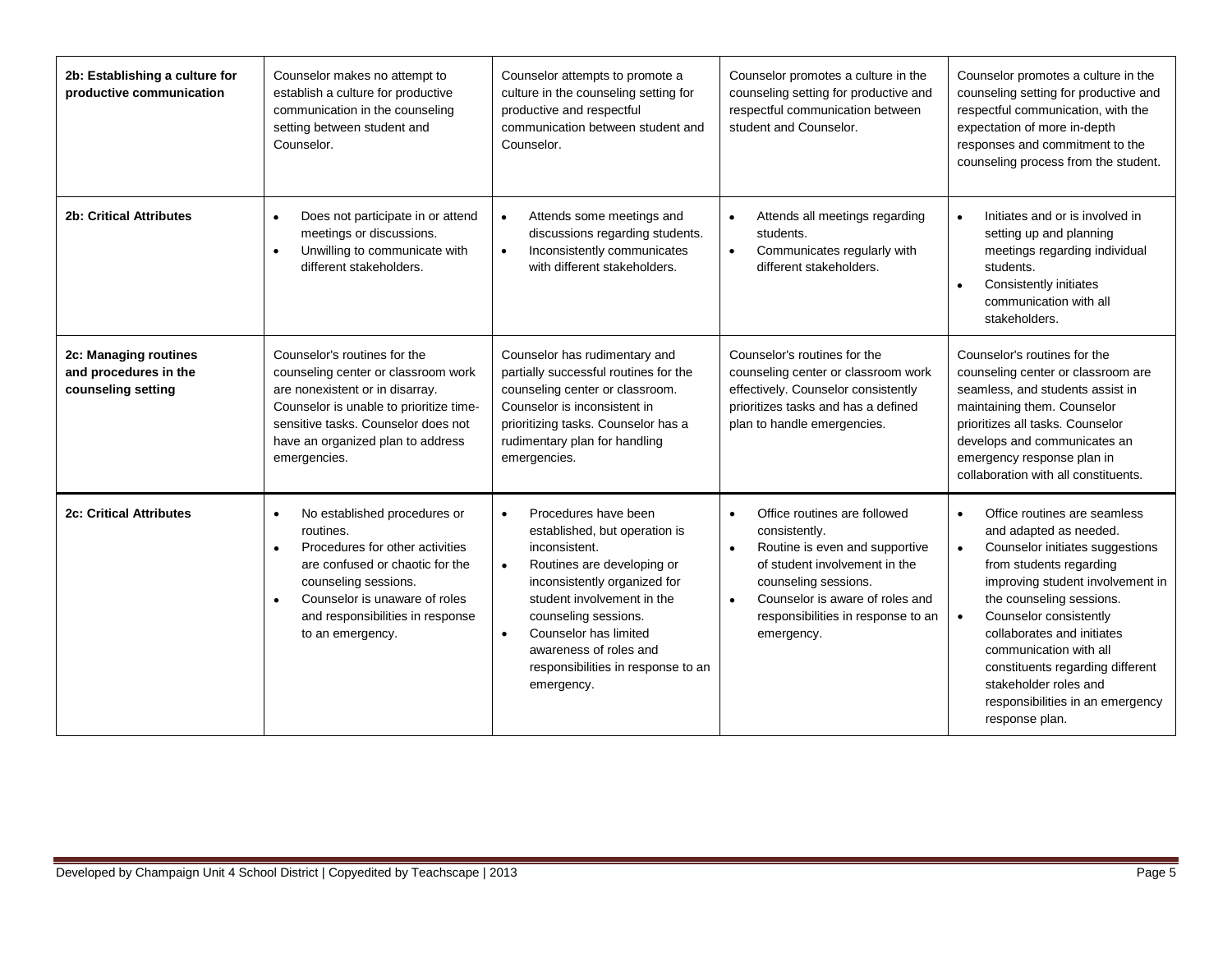| 2d: Establishing<br>expectations/norms for student<br>behavior in the counseling<br>setting | Counselor has established no<br>standards of conduct for students<br>during counseling sessions and<br>makes no effort to maintain an<br>environment of civility in the school.                                                                                                                                            | Counselor's efforts to establish<br>standards of conduct for counseling<br>sessions are partially successful.<br>Counselor attempts, with limited<br>success, to contribute to the level of<br>civility in the school as a whole.                                                                                 | Counselor has established clear<br>standards of conduct for counseling<br>sessions and makes a contribution to<br>the environment of civility in the<br>school. Counselor communicates,<br>models, and encourages high<br>expectations for student behavior.                                                                                      | Counselor has established clear<br>standards of conduct for counseling<br>sessions, and students contribute to<br>maintaining them. Counselor makes a<br>significant contribution to the<br>environment of civility in the school.<br>Counselor collaborates with all<br>constituents and is responsive to<br>intervention needs related to student<br>behaviors as they arise.                                  |
|---------------------------------------------------------------------------------------------|----------------------------------------------------------------------------------------------------------------------------------------------------------------------------------------------------------------------------------------------------------------------------------------------------------------------------|-------------------------------------------------------------------------------------------------------------------------------------------------------------------------------------------------------------------------------------------------------------------------------------------------------------------|---------------------------------------------------------------------------------------------------------------------------------------------------------------------------------------------------------------------------------------------------------------------------------------------------------------------------------------------------|------------------------------------------------------------------------------------------------------------------------------------------------------------------------------------------------------------------------------------------------------------------------------------------------------------------------------------------------------------------------------------------------------------------|
| <b>2d: Critical Attributes</b>                                                              | Standards for student conduct<br>$\bullet$<br>have not been established or<br>have not been consistently<br>addressed.<br>Disregards violation of rules of<br>$\bullet$<br>the counseling session.<br>Does not collaborate with<br>$\bullet$<br>colleagues to support school-<br>wide civility as a model for<br>students. | Standards have been<br>$\bullet$<br>established and Counselor<br>attempts to maintain order, with<br>uneven success.<br>Response to student<br>misbehavior is inconsistent<br>during the counseling session.<br>Works with colleagues to<br>$\bullet$<br>support school-wide civility as a<br>model for students. | Standards of conduct have been<br>established and Counselor<br>maintains order with overall<br>success.<br>Student behavior is consistently<br>appropriate during the<br>counseling session.<br>Counselor models appropriate<br>behavior expectations and<br>collaborates with colleagues to<br>embed a culture of civility<br>throughout school. | Students monitor their own<br>$\bullet$<br>behavior, or student behavior is<br>entirely appropriate.<br>Students address misbehavior of<br>$\bullet$<br>their peers in compliance with<br>standards of conduct.<br>Counselor always models and<br>provides interventions for<br>appropriate behavior<br>expectations and provides<br>leadership in supporting a<br>culture of civility throughout the<br>school. |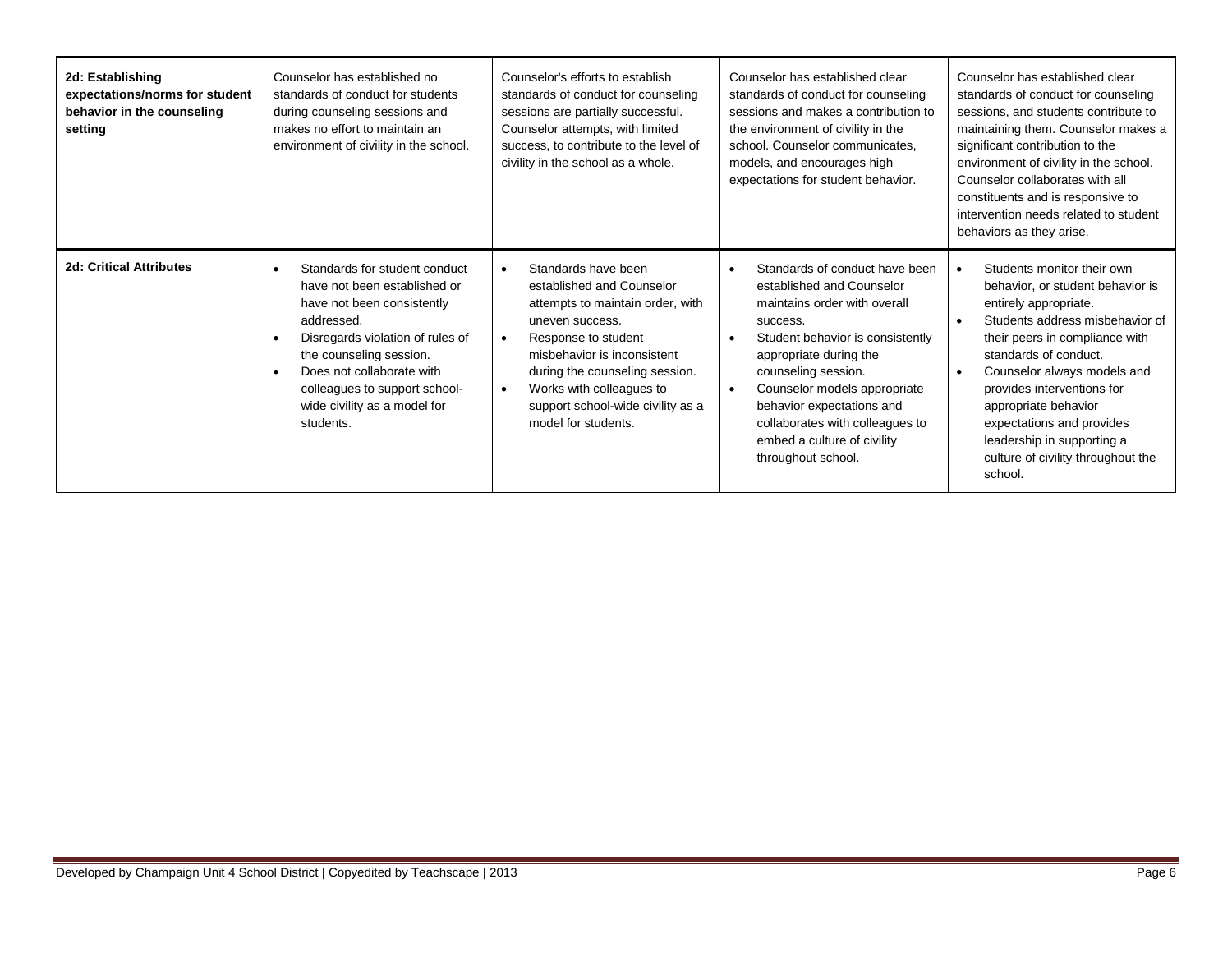| <b>RUBRIC FOR SCHOOL COUNSELORS</b><br><b>DOMAIN 3: DELIVERY OF SERVICE</b> |                                                                                                                                                                                                                                            |                                                                                                                                                                                                                                                                             |                                                                                                                                                                                                                                                                                                                                                                                     |                                                                                                                                                                                                                                                                                                                                                                                                                                                                                                 |
|-----------------------------------------------------------------------------|--------------------------------------------------------------------------------------------------------------------------------------------------------------------------------------------------------------------------------------------|-----------------------------------------------------------------------------------------------------------------------------------------------------------------------------------------------------------------------------------------------------------------------------|-------------------------------------------------------------------------------------------------------------------------------------------------------------------------------------------------------------------------------------------------------------------------------------------------------------------------------------------------------------------------------------|-------------------------------------------------------------------------------------------------------------------------------------------------------------------------------------------------------------------------------------------------------------------------------------------------------------------------------------------------------------------------------------------------------------------------------------------------------------------------------------------------|
|                                                                             |                                                                                                                                                                                                                                            | LEVEL OF PERFORMANCE                                                                                                                                                                                                                                                        |                                                                                                                                                                                                                                                                                                                                                                                     |                                                                                                                                                                                                                                                                                                                                                                                                                                                                                                 |
| <b>COMPONENT</b>                                                            | <b>UNSATISFACTORY</b>                                                                                                                                                                                                                      | <b>NEEDS IMPROVEMENT</b><br>(BASIC)                                                                                                                                                                                                                                         | <b>PROFICIENT</b>                                                                                                                                                                                                                                                                                                                                                                   | <b>DISTINGUISHED</b>                                                                                                                                                                                                                                                                                                                                                                                                                                                                            |
| 3a: Communicating with<br>students to determine their<br>needs              | Counselor does not assess student<br>behavior or academic needs, or the<br>assessments result in inaccurate<br>conclusions. Counselor does not<br>communicate or collaborate with<br>colleagues to assess student needs.                   | Counselor's assessments of student<br>behavior or academic needs are<br>basic. Counselor sporadically<br>communicates and collaborates with<br>colleagues regarding student needs.                                                                                          | Counselor assesses student behavior<br>or academic needs and knows the<br>range of student needs in the school.<br>Counselor provides opportunities for<br>all students to be involved in the<br>counseling program through<br>individual, group, and/or classroom<br>counseling. Counselor uses<br>communication with colleagues as<br>part of the assessment of student<br>needs. | Counselor conducts detailed and<br>individualized behavior and/or<br>academic assessments of student<br>needs to develop program plan.<br>Counselor provides all students with<br>opportunities to be involved in the<br>counseling program through<br>individual, group, and/or classroom<br>counseling. Counselor uses<br>communication with colleagues,<br>parents, and outside community<br>agencies as part of the assessment<br>of student needs.                                         |
| <b>3a: Critical Attributes</b>                                              | Counselor has no system for<br>$\bullet$<br>assessing student needs.<br>Counselor inaccurately interprets<br>$\bullet$<br>student data.<br>Counselor does not<br>communicate or collaborate with<br>colleagues regarding student<br>needs. | Counselor utilizes a rudimentary<br>$\bullet$<br>assessment system.<br>$\bullet$<br>Counselor displays limited ability<br>to interpret student data.<br>Counselor sporadically<br>$\bullet$<br>communicates and collaborates<br>with colleagues regarding<br>student needs. | Counselor has comprehensive<br>$\bullet$<br>system for assessing needs.<br>Counselor is proficient in<br>$\bullet$<br>interpreting assessment data<br>and using data to identify needs.<br>Counselor maintains<br>$\bullet$<br>collaborative communication<br>with colleagues throughout the<br>assessment process to<br>determine student needs.                                   | Counselor has comprehensive<br>$\bullet$<br>system for assessing needs.<br>Counselor consistently interprets<br>$\bullet$<br>data to determine detailed<br>individualized behavior and/or<br>academic needs.<br>Counselor maintains<br>$\bullet$<br>collaborative communication<br>with all constituents, including<br>colleagues, parents, and<br>community agencies throughout<br>the assessment process.<br>Assessment is ongoing and<br>$\bullet$<br>flexible, based upon student<br>needs. |

 $\Gamma$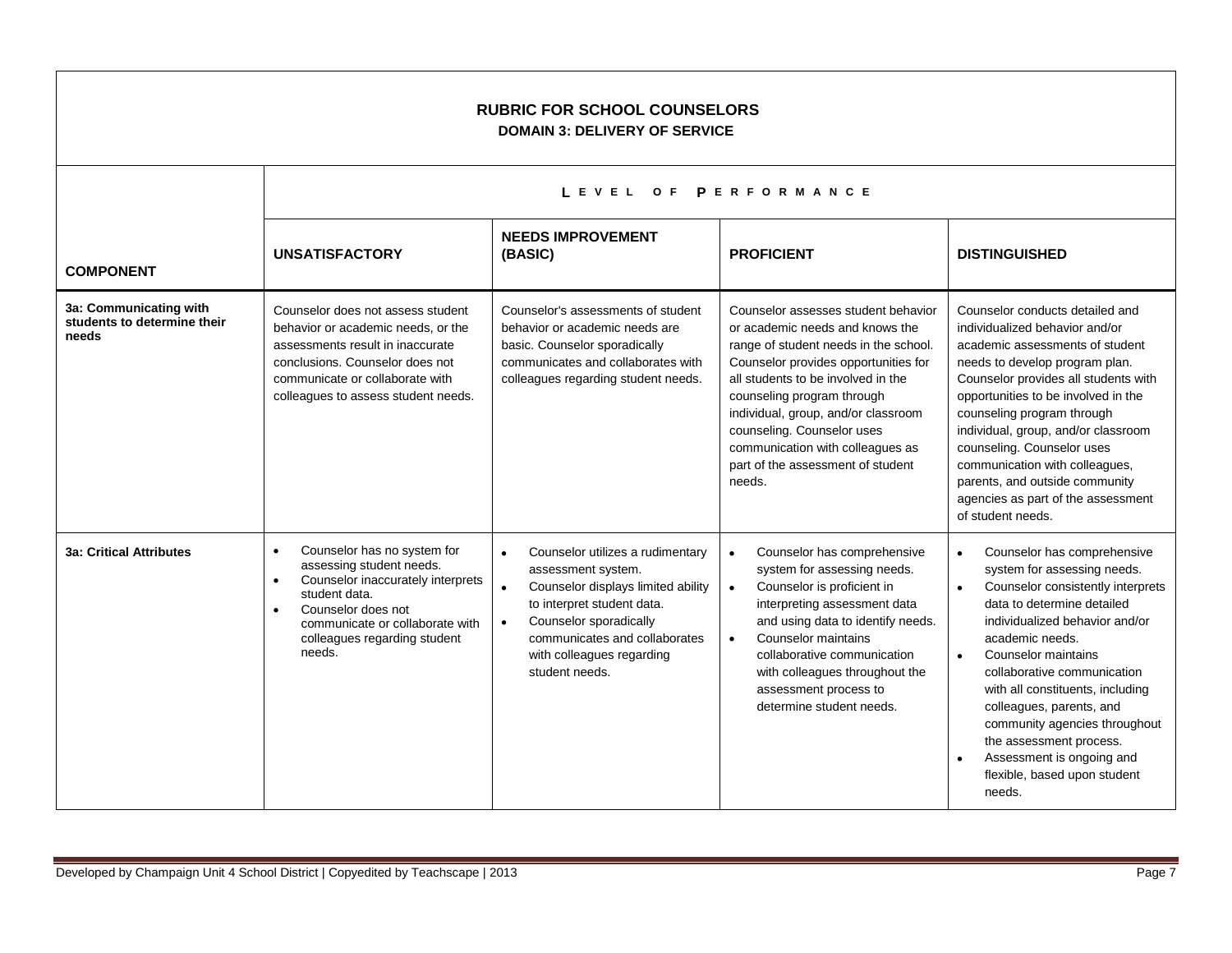| 3b: Assisting students in the<br>formulation of academic,<br>personal/social, and career<br>plans based on knowledge of<br>student needs | Counselor does not attempt to help<br>students formulate academic,<br>personal/social, and career plans.                                                                                                                                                                                                                      | Counselor attempts to help students<br>formulate academic, personal/social,<br>and career plans.                                                                                                                                                                                                   | Counselor helps students formulate<br>academic, personal/social, and<br>career plans while using some data<br>regarding student needs.                                                                                                                                                                                                       | Counselor helps individual students<br>and formulates academic,<br>personal/social, and career plans<br>while using data regarding student<br>needs. Counselor encourages<br>students to actively take part in the<br>creation of their academic.<br>personal/social, and career plans.                                                                                                                                                                           |
|------------------------------------------------------------------------------------------------------------------------------------------|-------------------------------------------------------------------------------------------------------------------------------------------------------------------------------------------------------------------------------------------------------------------------------------------------------------------------------|----------------------------------------------------------------------------------------------------------------------------------------------------------------------------------------------------------------------------------------------------------------------------------------------------|----------------------------------------------------------------------------------------------------------------------------------------------------------------------------------------------------------------------------------------------------------------------------------------------------------------------------------------------|-------------------------------------------------------------------------------------------------------------------------------------------------------------------------------------------------------------------------------------------------------------------------------------------------------------------------------------------------------------------------------------------------------------------------------------------------------------------|
| <b>3b: Critical Attributes</b>                                                                                                           | Counselor does not seek out or<br>develop appropriate guidance<br>curriculum for needs of the<br>school population.<br>Counselor does not utilize<br>$\bullet$<br>appropriate techniques when<br>assisting students.<br>Counselor does not attempt to<br>$\bullet$<br>assist students in goal setting<br>and problem solving. | Counselor develops basic<br>$\bullet$<br>guidance curriculum for the<br>needs of the school population.<br>Counselor utilizes few<br>$\bullet$<br>techniques when assisting<br>students.<br>Counselor is inconsistent in<br>$\bullet$<br>assisting students in goal setting<br>or problem solving. | Counselor develops a<br>$\bullet$<br>comprehensive guidance<br>curriculum for the needs of the<br>school population.<br>Counselor utilizes a variety of<br>techniques when assisting<br>students.<br>Counselor consistently assists<br>$\bullet$<br>students in goal setting and<br>problem solving.                                         | Counselor develops a guidance<br>$\bullet$<br>curriculum that is individualized<br>and personalized for the needs<br>of the school population.<br>Counselor utilizes a variety of<br>$\bullet$<br>techniques and is able to make<br>adjustments in all situations to<br>meet student needs.<br>Students are actively involved in<br>$\bullet$<br>goal setting and problem<br>solving, and Counselor is able to<br>facilitate the needs of individual<br>students. |
| 3c: Delivering counseling<br>services and resources to<br>support students                                                               | Counselor does not make<br>connections with other programs in<br>order to meet student needs.<br>Counselor does not provide<br>appropriate services and is unaware<br>of resources or does not make<br>appropriate referrals.                                                                                                 | Counselor's efforts to collaborate<br>services with other programs in the<br>school are partially successful.<br>Counselor has a basic understanding<br>of services to be delivered but makes<br>use of minimal resources and makes<br>appropriate referrals inconsistently.                       | Counselor collaborates with other<br>colleagues and programs within the<br>school or district to meet student<br>needs. Counselor provides<br>appropriate services using resources<br>available and consistently makes<br>appropriate referrals.                                                                                             | Counselor collaborates with other<br>colleagues, programs, and agencies<br>both within and beyond the school or<br>district to meet individual student<br>needs. Counselor fully utilizes<br>resources available to provide<br>appropriate services and consistently<br>makes the most appropriate referrals<br>in collaboration with school service<br>personnel, based upon individual<br>student needs.                                                        |
| <b>3c: Critical Attributes</b>                                                                                                           | Counselor lacks knowledge of<br>$\bullet$<br>community or school resources.<br>Counselor does not provide<br>$\bullet$<br>appropriate services to assist in<br>meeting student needs.<br>Counselor does not advocate for<br>$\bullet$<br>individual students.                                                                 | Counselor is aware of and<br>$\bullet$<br>utilizes a limited set of<br>community and school<br>resources.<br>Counselor makes a limited<br>$\bullet$<br>number of referrals.<br>Counselor is inconsistent in<br>$\bullet$<br>advocating for individual<br>students.                                 | Counselor is well versed in all<br>$\bullet$<br>school, district, and community<br>resources for students.<br>Counselor collaborates with<br>$\bullet$<br>constituents in the school setting<br>to maximize services and<br>resources for students.<br>Counselor makes appropriate<br>$\bullet$<br>referrals in addressing student<br>needs. | Counselor uses a wide variety of<br>$\bullet$<br>resources available to provide<br>the most appropriate services.<br>Counselor partners with<br>$\bullet$<br>community agencies and<br>sources outside of the school<br>setting in the development of<br>services designed to meet<br>student needs.<br>Counselor seeks out and makes<br>$\bullet$                                                                                                                |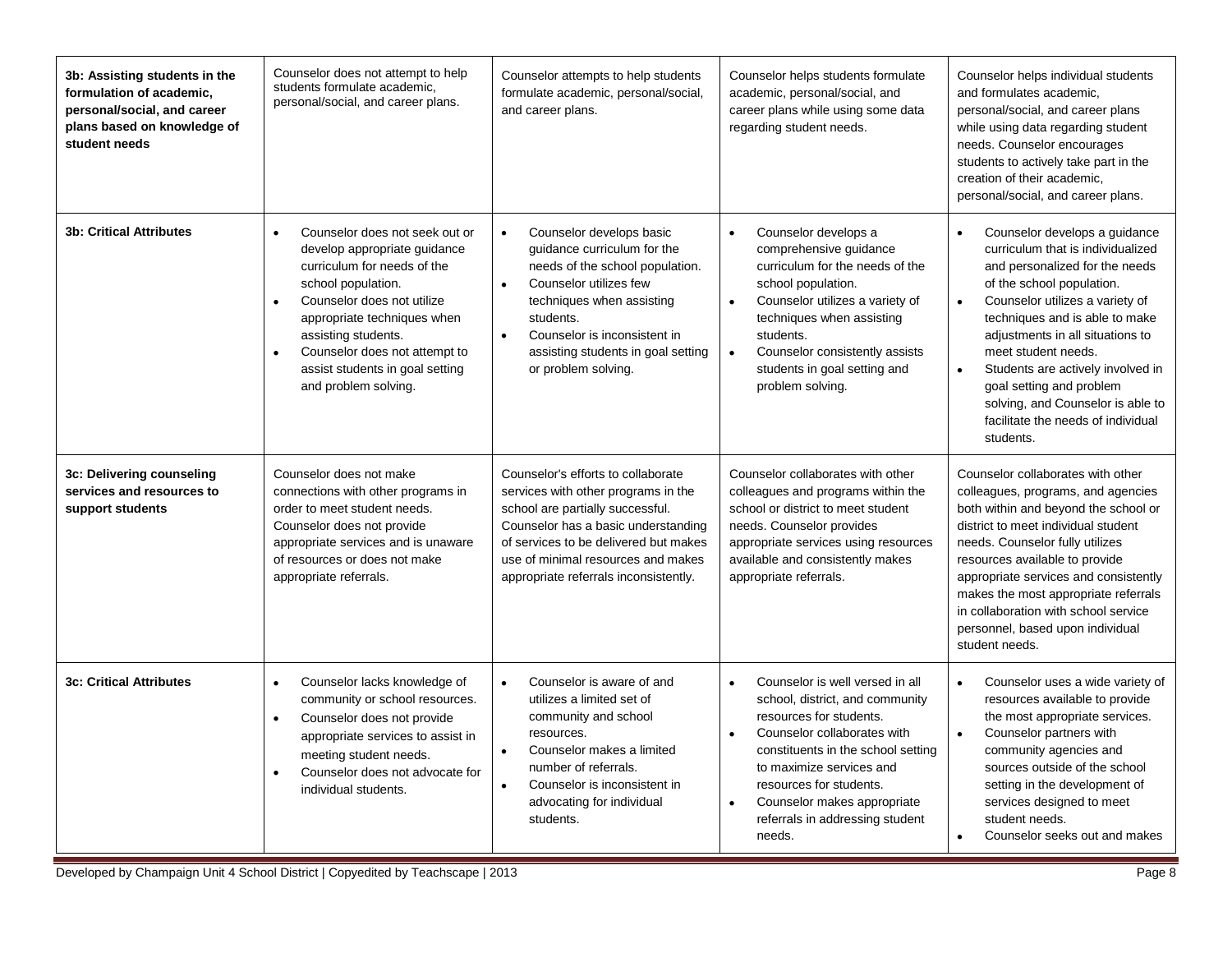|                                                      |                                                                                                                                                                                                                                                                                                                |                                                                                                                                                                                                                                                                                                                       | Counselor advocates for each<br>student as necessary.                                                                                                                                                                                                                                                                 | appropriate referrals based upon<br>student needs.<br>Counselor is proactive and<br>$\bullet$<br>highly engaged in student<br>advocacy.                                                                                                                                                                                     |
|------------------------------------------------------|----------------------------------------------------------------------------------------------------------------------------------------------------------------------------------------------------------------------------------------------------------------------------------------------------------------|-----------------------------------------------------------------------------------------------------------------------------------------------------------------------------------------------------------------------------------------------------------------------------------------------------------------------|-----------------------------------------------------------------------------------------------------------------------------------------------------------------------------------------------------------------------------------------------------------------------------------------------------------------------|-----------------------------------------------------------------------------------------------------------------------------------------------------------------------------------------------------------------------------------------------------------------------------------------------------------------------------|
| 3d: Using assessment to guide<br>counseling services | Counselor does not evaluate student<br>progress or consult with team<br>members to meet students' needs.                                                                                                                                                                                                       | Counselor inconsistently evaluates<br>student progress or consults with<br>team members to meet students'<br>needs.                                                                                                                                                                                                   | Counselor consistently evaluates<br>student progress and consults with<br>team members to meet students'<br>needs.                                                                                                                                                                                                    | Counselor consistently evaluates<br>student progress using multiple<br>measures and consults with team<br>members. Students demonstrate<br>some self-assessment techniques<br>and self-advocacy.                                                                                                                            |
| <b>3d: Critical Attributes</b>                       | Counselor does not monitor<br>$\bullet$<br>student progress or<br>communicate with student.<br>No data collection to determine<br>$\bullet$<br>student progress.<br>No communication or<br>$\bullet$<br>collaboration with school<br>personnel involved in the plan to<br>monitor progress across<br>settings. | Counselor inconsistently<br>$\bullet$<br>monitors and communicates<br>student progress.<br>Limited data collection to<br>$\bullet$<br>determine student progress.<br>Limited communication and<br>$\bullet$<br>collaboration with school<br>personnel involved in the plan to<br>monitor progress across<br>settings. | Counselor consistently monitors<br>$\bullet$<br>student progress and<br>communicates with student.<br>Data collection is used to quide<br>$\bullet$<br>and determine student progress.<br>Communicating and<br>collaborating with school<br>personnel involved in the plan to<br>monitor progress across<br>settings. | Students are able to self-monitor<br>$\bullet$<br>their individual progress.<br>Ongoing data collection from<br>$\bullet$<br>multiple sources to determine<br>student progress.<br>Communicating and<br>$\bullet$<br>collaborating with all<br>constituents involved in the plan<br>to monitor progress across<br>settings. |
| 3e: Demonstrating flexibility<br>and responsiveness  | Counselor does not adjust and<br>prioritize routines to meet student<br>needs.                                                                                                                                                                                                                                 | Counselor makes minor revisions and<br>adjustments in his/her daily schedule<br>as needed. Counselor attempts to<br>modify priorities to meet student and<br>building needs through use of<br>technology and best practice.                                                                                           | Counselor is aware of student needs<br>and makes revisions and adjustments<br>in his/her daily schedule as needed.<br>Counselor routinely modifies priorities<br>to meet student and building needs<br>through use of technology and best<br>practice.                                                                | Counselor proposes changes and<br>quickly incorporates new<br>developments that will best serve<br>needs of students. Counselor is<br>continually aware of student needs<br>and proactively adjusts daily routines<br>to serve student needs.                                                                               |
| <b>3e: Critical Attributes</b>                       | Counselor does not adjust to<br>$\bullet$<br>address student needs.<br>Counselor does not prioritize<br>$\bullet$<br>tasks with student or school<br>goals in mind.                                                                                                                                            | Counselor inconsistently<br>$\bullet$<br>recognizes change in student<br>needs and makes adjustments<br>accordingly.<br>Counselor attempts to modify                                                                                                                                                                  | Counselor recognizes change in<br>$\bullet$<br>student needs and makes<br>adjustments accordingly.<br>Counselor will routinely modify<br>priorities to meet the needs of                                                                                                                                              | Counselor consistently monitors<br>$\bullet$<br>and uses ongoing changes in<br>student needs to make<br>adjustments accordingly.<br>Counselor seeks a thorough<br>$\bullet$                                                                                                                                                 |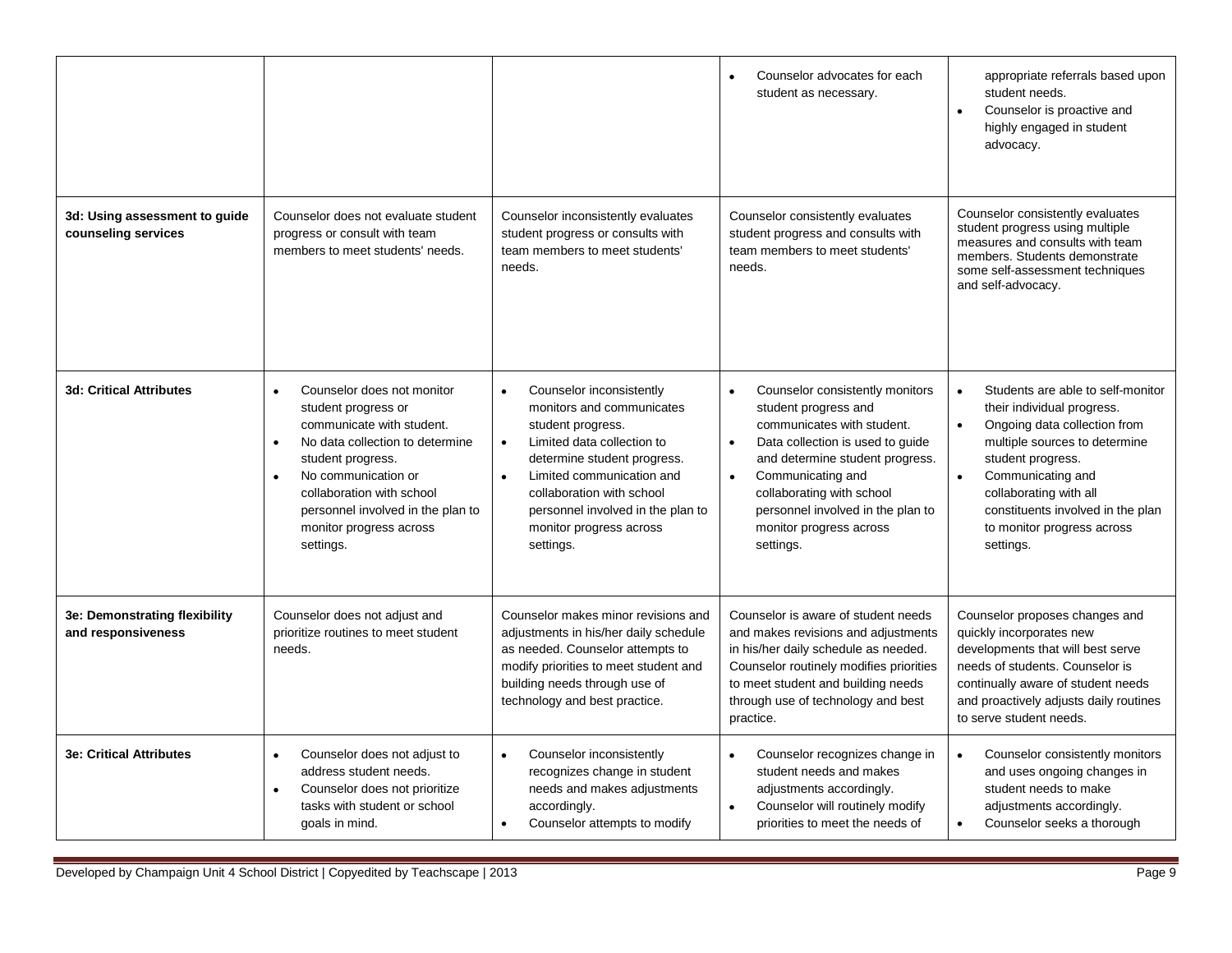| Counselor's plan is not informed<br>priorities to address student<br>by assessment.<br>needs.<br>Counselor is unaware of<br>Counselor has limited<br>advances to technology and new<br>awareness of advances in<br>practices in the field.<br>technology and new practices<br>and is inconsistent in his/her<br>application. | understanding of student needs<br>students.<br>and modifies program<br>Counselor is aware of advances<br>in technology and applies new<br>accordingly.<br>practices in the field.<br>Counselor actively seeks<br>information about advances in<br>technology, and new educational<br>trends, and applies this<br>knowledge to daily best<br>practices. |  |
|------------------------------------------------------------------------------------------------------------------------------------------------------------------------------------------------------------------------------------------------------------------------------------------------------------------------------|--------------------------------------------------------------------------------------------------------------------------------------------------------------------------------------------------------------------------------------------------------------------------------------------------------------------------------------------------------|--|
|------------------------------------------------------------------------------------------------------------------------------------------------------------------------------------------------------------------------------------------------------------------------------------------------------------------------------|--------------------------------------------------------------------------------------------------------------------------------------------------------------------------------------------------------------------------------------------------------------------------------------------------------------------------------------------------------|--|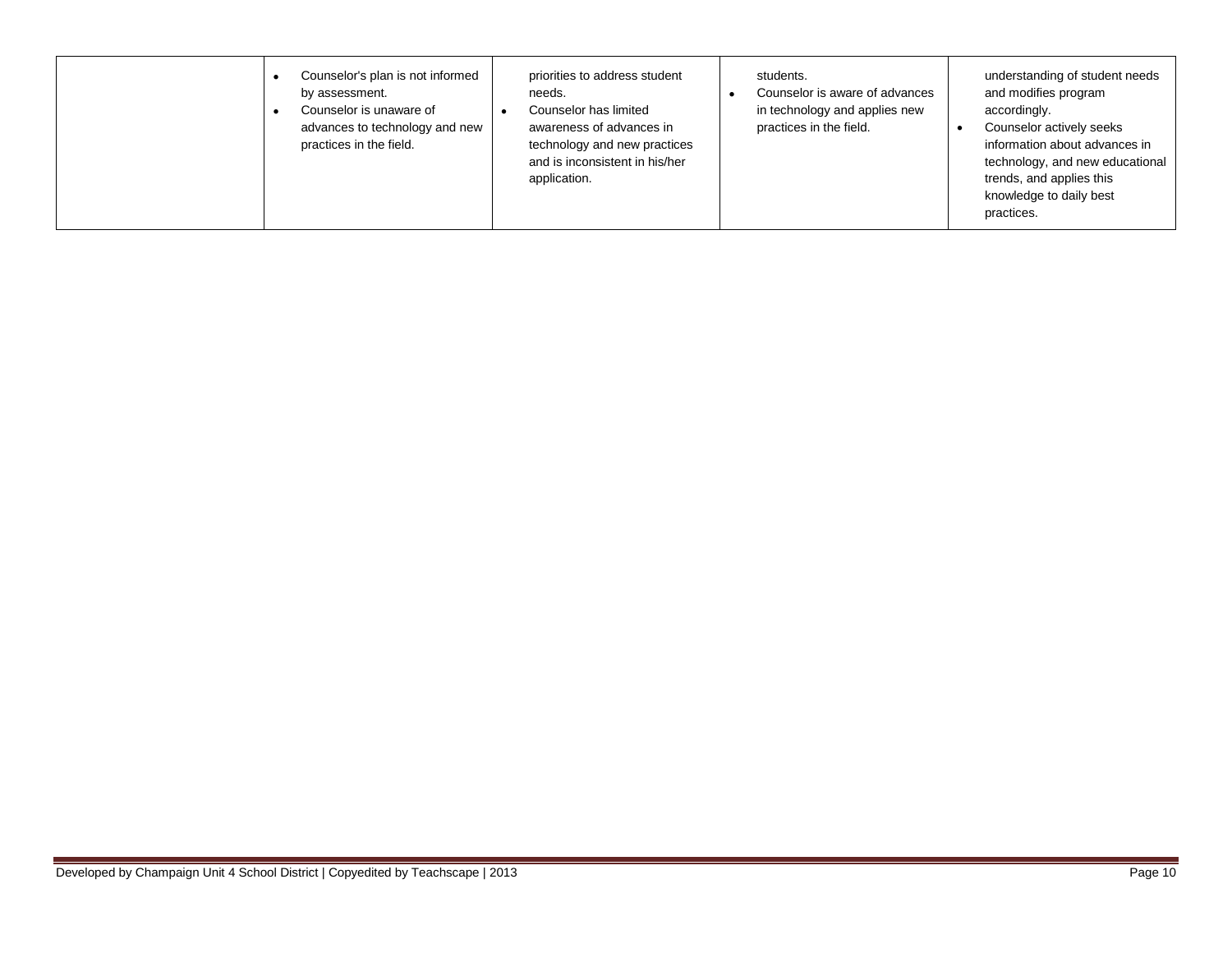| <b>RUBRIC FOR SCHOOL COUNSELORS</b><br><b>DOMAIN 4: PROFESSIONAL RESPONSIBILITIES</b> |                                                                                                                    |                                                                                                                                                                                                                                                                                                                                                         |                                                                                                                                                                                                                                                                                                                                                                    |                                                                                                                                                                                                                                                                                                                                                                                                                                                                                                                               |  |  |
|---------------------------------------------------------------------------------------|--------------------------------------------------------------------------------------------------------------------|---------------------------------------------------------------------------------------------------------------------------------------------------------------------------------------------------------------------------------------------------------------------------------------------------------------------------------------------------------|--------------------------------------------------------------------------------------------------------------------------------------------------------------------------------------------------------------------------------------------------------------------------------------------------------------------------------------------------------------------|-------------------------------------------------------------------------------------------------------------------------------------------------------------------------------------------------------------------------------------------------------------------------------------------------------------------------------------------------------------------------------------------------------------------------------------------------------------------------------------------------------------------------------|--|--|
|                                                                                       | LEVEL OF PERFORMANCE                                                                                               |                                                                                                                                                                                                                                                                                                                                                         |                                                                                                                                                                                                                                                                                                                                                                    |                                                                                                                                                                                                                                                                                                                                                                                                                                                                                                                               |  |  |
| <b>COMPONENT</b>                                                                      | <b>UNSATISFACTORY</b>                                                                                              | <b>NEEDS IMPROVEMENT</b><br>(BASIC)                                                                                                                                                                                                                                                                                                                     | <b>PROFICIENT</b>                                                                                                                                                                                                                                                                                                                                                  | <b>DISTINGUISHED</b>                                                                                                                                                                                                                                                                                                                                                                                                                                                                                                          |  |  |
| 4a: Reflecting on<br>counseling practice                                              | Counselor does not reflect on,<br>adjust, or evaluate practice.                                                    | Counselor's reflection on,<br>adjustment to, and evaluation<br>of practice are moderately<br>accurate and objective.<br>Counselor makes general<br>suggestions as to how the<br>counseling program might be<br>improved based on some data<br>sources.                                                                                                  | Counselor's reflection,<br>adjustment, and evaluation<br>provide an accurate and<br>objective description of the<br>practice and process of<br>evaluation. Counselor makes<br>some specific suggestions as<br>to how the counseling program<br>might be improved based on<br>multiple data sources.                                                                | Counselor's reflection, adjustment, and evaluation provide a<br>highly accurate and perceptive description of the practice and<br>process of evaluation. Counselor makes detailed suggestions<br>as to how the counseling program might be improved based on<br>multiple data sources.                                                                                                                                                                                                                                        |  |  |
| <b>4a: Critical Attributes</b>                                                        | Counselor does not<br>$\bullet$<br>participate in the process<br>of evaluation.                                    | Counselor participates in<br>$\bullet$<br>the process of<br>evaluation.<br>Counselor's reflections<br>$\bullet$<br>on and evaluations of<br>practice are moderately<br>accurate.<br>Counselor makes<br>general suggestions for<br>how to improve the<br>program.<br>Counselor utilizes<br>$\bullet$<br>minimal data in order to<br>improve the program. | Counselor actively<br>$\bullet$<br>participates in the<br>process of evaluation.<br>Counselor's reflections on<br>$\bullet$<br>and evaluations of<br>practice are accurate.<br>Counselor makes specific<br>$\bullet$<br>suggestions for how to<br>improve the program.<br>Counselor utilizes a<br>$\bullet$<br>variety of data in order to<br>improve the program. | Counselor initiates and leads participation in the process<br>$\bullet$<br>of evaluation.<br>Counselor independently reflects on and revises his/her<br>$\bullet$<br>current practice.<br>Counselor's reflections on and evaluations of practice are<br>$\bullet$<br>highly accurate.<br>Counselor makes detailed suggestions for how to<br>$\bullet$<br>improve the program and initiates these suggestions<br>when appropriate.<br>Counselor utilizes several data sources in order to<br>$\bullet$<br>improve the program. |  |  |
| 4b: Maintaining accurate<br>records                                                   | Counselor's reports, records,<br>and documentation are missing,<br>late, or inaccurate, resulting in<br>confusion. | Counselor's reports, records,<br>and documentation are<br>generally accurate but are<br>occasionally late.                                                                                                                                                                                                                                              | Counselor's reports, records,<br>and documentation are<br>accurate and are submitted in<br>a timely manner.                                                                                                                                                                                                                                                        | Counselor's approach to record keeping is highly systematic<br>and efficient and could serve as a model for other colleagues.                                                                                                                                                                                                                                                                                                                                                                                                 |  |  |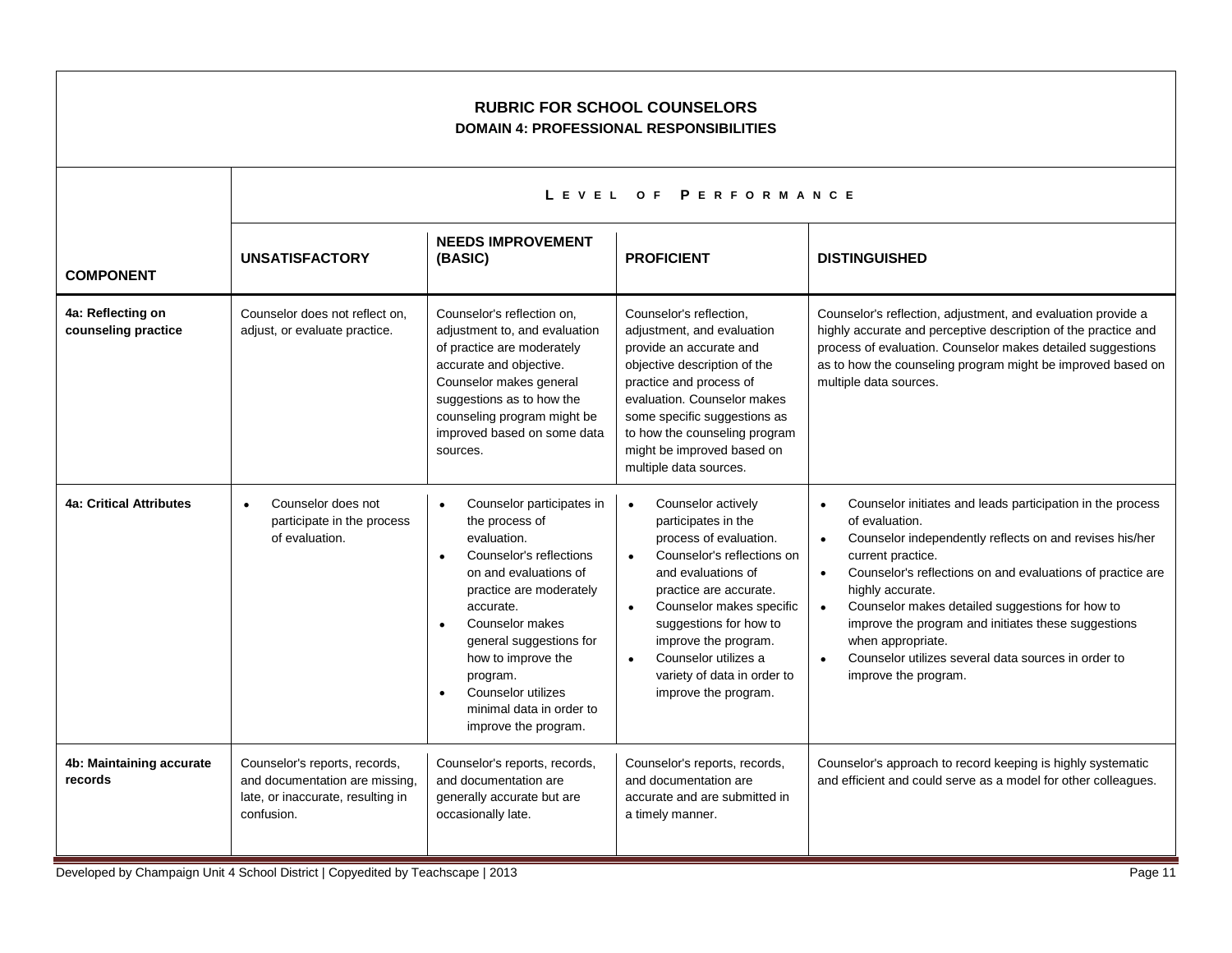| <b>4b: Critical Attributes</b>                   | Counselor does not<br>maintain records.<br>Records are inaccurate.<br>$\bullet$<br>Counselor does not meet<br>$\bullet$<br>deadlines.                                                                                                                                         | Counselor maintains<br>records, but organization<br>is lacking.<br>Counselor's record<br>$\bullet$<br>keeping is occasionally<br>inconsistent and/or<br>inaccurate.<br>Counselor is inconsistent<br>in meeting deadlines.                                                          | Counselor maintains<br>$\bullet$<br>organized records.<br>Counselor's reports are<br>$\bullet$<br>accurate.<br>Counselor consistently<br>$\bullet$<br>meets deadlines.                                                                                           | Counselor maintains records that are well organized.<br>Counselor's reports are accurate on a consistent basis.<br>$\bullet$<br>Counselor consistently meets deadlines and is able to<br>$\bullet$<br>complete reports efficiently.<br>Counselor serves as a model for record keeping and<br>completion of reports.                                                                                                                                                            |
|--------------------------------------------------|-------------------------------------------------------------------------------------------------------------------------------------------------------------------------------------------------------------------------------------------------------------------------------|------------------------------------------------------------------------------------------------------------------------------------------------------------------------------------------------------------------------------------------------------------------------------------|------------------------------------------------------------------------------------------------------------------------------------------------------------------------------------------------------------------------------------------------------------------|--------------------------------------------------------------------------------------------------------------------------------------------------------------------------------------------------------------------------------------------------------------------------------------------------------------------------------------------------------------------------------------------------------------------------------------------------------------------------------|
| 4c: Communicating with<br>families               | Counselor provides no<br>information to families, either<br>about the counseling program<br>and affiliated student service<br>programs or about individual<br>students.                                                                                                       | Counselor provides limited<br>information to families about<br>the counseling program,<br>affiliated student service<br>programs, and individual<br>students.                                                                                                                      | Counselor provides thorough<br>and accurate information to<br>families about the counseling<br>program, affiliated student<br>service programs, and<br>individual students.                                                                                      | Counselor consistently and regularly provides thorough and<br>accurate information to families about the counseling program<br>and affiliated student service programs. Counselor<br>communicates with families in a variety of ways and includes<br>other colleagues when necessary.                                                                                                                                                                                          |
| <b>4c: Critical Attributes</b>                   | Counselor does not<br>contact parents.<br>Counselor does not<br>$\bullet$<br>respond to parent<br>requests for contact or<br>information.                                                                                                                                     | Counselor's<br>$\bullet$<br>communication with<br>parents is minimal.<br>Counselor will respond<br>$\bullet$<br>to parent requests for<br>information.                                                                                                                             | Counselor communicates<br>$\bullet$<br>with parents regularly.<br>Counselor initiates<br>$\bullet$<br>contact with families,<br>providing thorough<br>information.<br>Counselor makes contact<br>$\bullet$<br>in a timely fashion.                               | Counselor communicates with families in a variety of<br>$\bullet$<br>ways.<br>Counselor seeks out avenues and means to further<br>$\bullet$<br>improve communication with families.<br>Counselor ensures that a variety of means of access are<br>$\bullet$<br>available to families.                                                                                                                                                                                          |
| 4d: Participating in a<br>professional community | Counselor's relationships with<br>colleagues are negative or self-<br>serving, and Counselor avoids<br>being involved in school and<br>district events and projects.<br>Counselor does not support<br>and has no involvement in<br>implementation of the district<br>mission. | Counselor participates in<br>school and district meetings<br>and events when specifically<br>requested to do so.<br>Counselor's relationships with<br>colleagues are cordial, and<br>Counselor supports the district<br>mission and is somewhat<br>involved in its implementation. | Counselor actively participates<br>in school and district meetings<br>and events and maintains<br>positive and productive<br>relationships with colleagues.<br>Counselor is supportive of the<br>district mission and actively<br>engaged in its implementation. | Counselor assumes a leadership role and makes a substantial<br>contribution to school and district meetings and events and<br>creates positive and productive relationships with colleagues.<br>Counselor is highly supportive of the district mission and<br>actively involved in its implementation.                                                                                                                                                                         |
| <b>4d: Critical Attributes</b>                   | Counselor does not<br>interact positively with<br>other staff.<br>Counselor is unaware of<br>$\bullet$<br>the district and school<br>missions.                                                                                                                                | Counselor has minimal<br>$\bullet$<br>communication with<br>other staff.<br>Counselor is aware of<br>$\bullet$<br>the school or district<br>mission but is minimally<br>involved in its<br>implementation.                                                                         | Counselor is interactive<br>$\bullet$<br>with staff on a regular<br>basis and maintains<br>positive relationships.<br>Counselor actively<br>$\bullet$<br>engages in meetings and<br>events toward the<br>improvement of the<br>school and district.              | Counselor is interactive with staff on a regular basis and<br>$\bullet$<br>builds positive relationships.<br>Counselor is a highly active participant in meetings and<br>events to address the improvement of the school and<br>district.<br>Counselor seeks out opportunities to address needs that<br>$\bullet$<br>exist in the building and communicate concerns to others<br>to receive feedback.<br>Counselor serves in a leadership role in the development<br>$\bullet$ |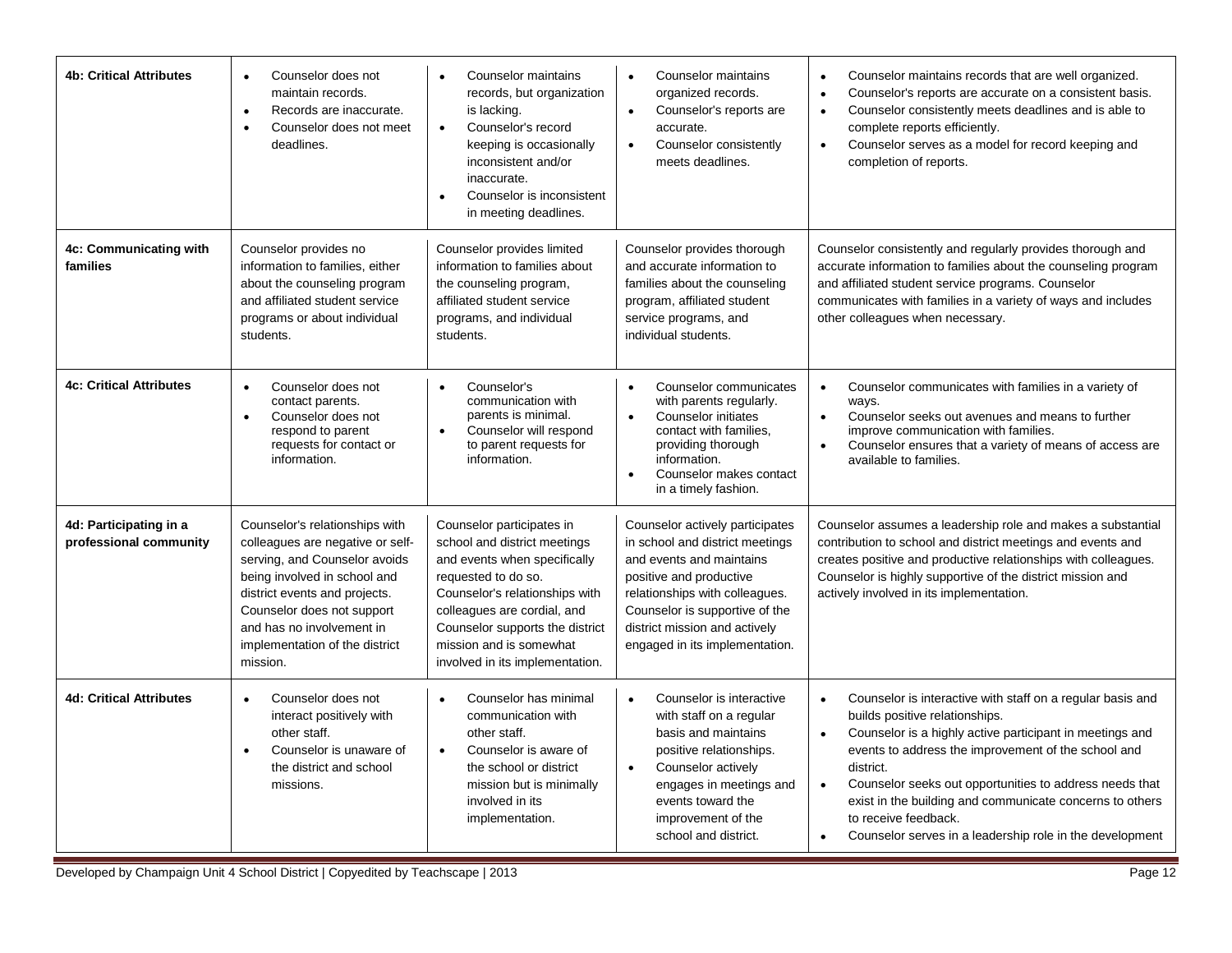|                                              |                                                                                                                                                                                                                        |                                                                                                                                                                                                                                                                  |                                                                                                                                                                                                                                                                                                                                                                | of the school and district missions.                                                                                                                                                                                                                                                                                                                                                                                                                                      |
|----------------------------------------------|------------------------------------------------------------------------------------------------------------------------------------------------------------------------------------------------------------------------|------------------------------------------------------------------------------------------------------------------------------------------------------------------------------------------------------------------------------------------------------------------|----------------------------------------------------------------------------------------------------------------------------------------------------------------------------------------------------------------------------------------------------------------------------------------------------------------------------------------------------------------|---------------------------------------------------------------------------------------------------------------------------------------------------------------------------------------------------------------------------------------------------------------------------------------------------------------------------------------------------------------------------------------------------------------------------------------------------------------------------|
| 4e: Growing and<br>developing professionally | Counselor does not participate<br>in professional development,<br>even when the need is evident.                                                                                                                       | Counselor's participation in<br>professional development<br>activities is limited to those<br>that are convenient or are<br>required.                                                                                                                            | Counselor seeks additional<br>opportunities for professional<br>development to enhance best<br>practice and content<br>knowledge and pedagogy.                                                                                                                                                                                                                 | Counselor actively takes on a leadership role in seeking out<br>and providing professional development opportunities for<br>increasing district counseling services. Counselor makes a<br>substantial contribution to the profession and presents<br>information learned to colleagues in order to improve current<br>practices/counseling program.                                                                                                                       |
| <b>4e: Critical Attributes</b>               | Counselor does not<br>$\bullet$<br>participate in continuing<br>education.<br>Counselor is not involved<br>$\bullet$<br>in any professional<br>associations.                                                           | Counselor participates in<br>$\bullet$<br>little continuing<br>education.<br>Counselor is a member<br>$\bullet$<br>of a professional<br>organization.<br>Counselor does not seek<br>$\bullet$<br>out additional<br>professional<br>development<br>opportunities. | Counselor participates in<br>$\bullet$<br>continuing education.<br>Counselor has active<br>$\bullet$<br>memberships in<br>professional<br>organizations.<br>Counselor actively seeks<br>$\bullet$<br>out additional<br>professional<br>development.                                                                                                            | Counselor frequently participates in continuing education<br>$\bullet$<br>related to the needs of the population served.<br>Counselor has active memberships in professional<br>organizations and participates as a speaker/presenter at<br>the district, state, or national level.<br>Counselor actively seeks out contemporary and relevant<br>professional development related to the population<br>served.<br>Counselor serves as a role model/mentor for colleagues. |
| 4f: Showing<br>professionalism               | Counselor does not display<br>honesty, integrity, and<br>confidentiality in interactions<br>with colleagues, students, and<br>the public. Counselor does not<br>adhere to district, state, and<br>federal regulations. | Counselor displays honesty,<br>integrity, and confidentiality in<br>interactions with colleagues,<br>students, and the public.<br>Counselor is inconsistent in<br>adherence to district, state,<br>and federal regulations.                                      | Counselor displays high<br>standards of honesty, integrity,<br>and confidentiality in<br>interactions with colleagues,<br>students, and the public.<br>Counselor advocates for<br>students when needed.<br>Counselor's practice reflects<br>high professional and ethical<br>standards as well as<br>adherence to district, state, and<br>federal regulations. | Counselor consistently maintains the highest standards of<br>honesty, integrity, and confidentiality as well as adherence to<br>district, state, and federal regulations. Counselor advocates for<br>all students. Counselor models professionalism with<br>colleagues.                                                                                                                                                                                                   |